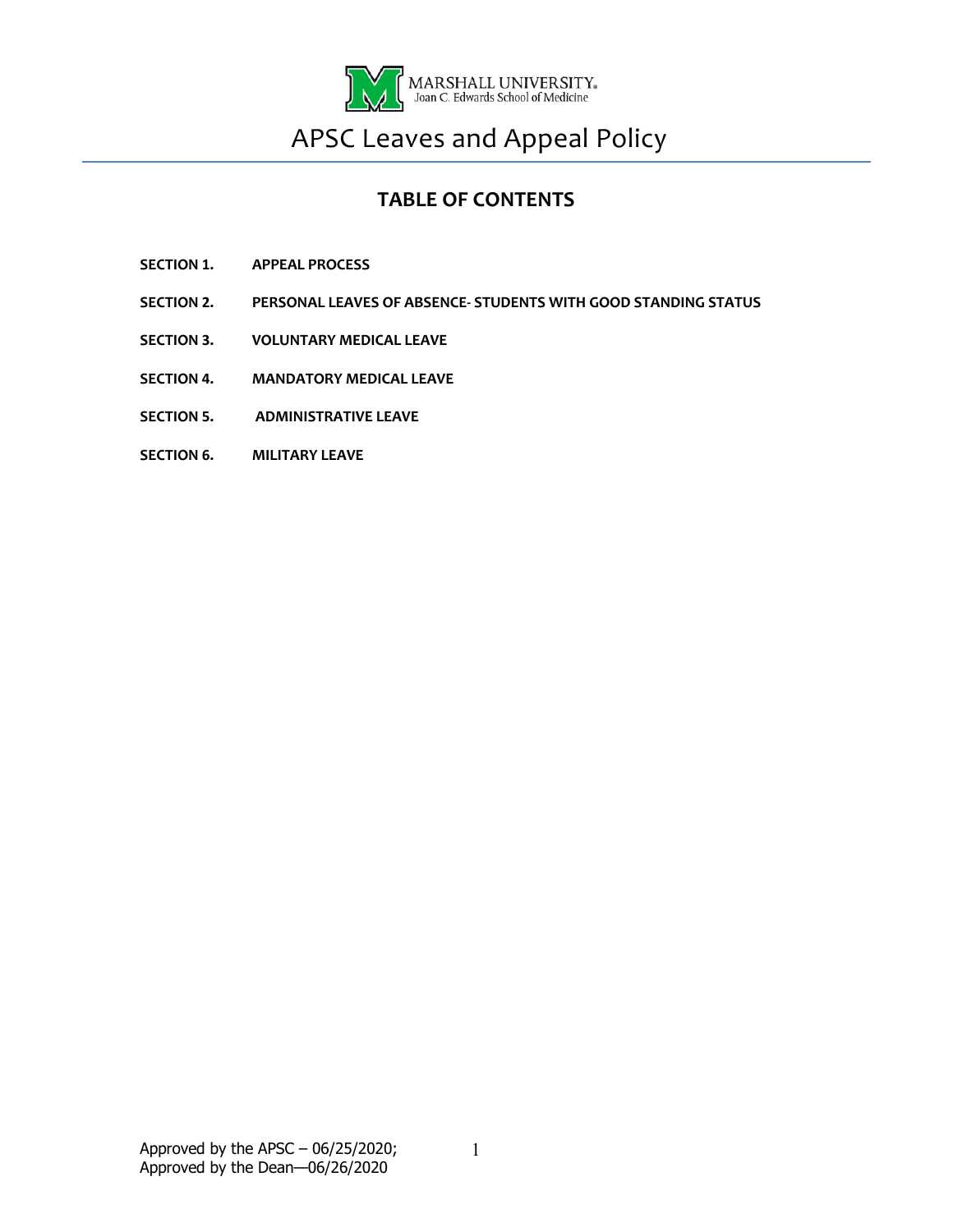

### **SECTION 1. APPEAL PROCESS**

- 1.1 Appeals for Academic or Professional Reasons
	- 1.1.a Any student may appeal disciplinary actions of the APSC. This does not include grade appeals, which must adhere to the Grade Appeals Policy. The intent to appeal must be submitted in writing to the Office of Medical Education within ten (10) calendar days of receipt of the APSC's action.
		- 1.1.a.1 The student will prepare a written statement that declares the grounds for the appeal and provide copies of all additional relevant documents to the Office of Medical Education. This statement will be considered the official document utilized throughout the entire appeal process and cannot be amended unless new information is obtained after the initiation of the appeal.
		- 1.1.a.2 The APSC will act on the appeal within thirty (30) calendar days.
		- 1.1.a.3 The student shall be notified of the APSC's action within three (3) calendar days.
	- 1.1.b Further appeal may be submitted to the Second Level Appeals Committee. Appeal requests must be in writing to the Office of Medical Education and submitted within ten (10) calendar days of receipt of the previous action.
		- 1.1.b.1 The Second Level Appeals Committee shall consist of basic science chairs and section heads, clinical chairs, and deans from the Offices of Medical Education and Student Affairs; substitutes for these members cannot serve on the Second Level Appeals Committee. The Deans of the Office of Medical Education and Student Affairs are ex-officio, non-voting members. The Vice Dean of Medical Education will serve as the chair of the Second Level Appeals Committee. The Dean of the Medical School may be in attendance at the presentation of the student appeal and deliberations of the Second Level Appeals Committee; the Dean shall not participate in the deliberations nor vote on the appeal. A quorum shall consist of at least 5 voting members. The meetings are closed, except for invitees.
		- 1.1.b.2. In general, the Second Level Appeals Committee will not consider factual information that could have previously come to the attention of the APSC but did not. The student's original written statement declaring his/her grounds for the appeal and copies of all additional relevant documents as presented to the APSC will be used at this appeal. The Second Level Appeals Committee will act upon the appeal within thirty (30) calendar days. The student will be notified of the action within ten (10) calendar days.
	- 1.1.c Final appeal may be submitted to the Dean of the School of Medicine who shall serve as the President's designee. Appeal requests must be submitted in writing to the Office of the Dean within ten (10) calendar days of receipt of the previous action.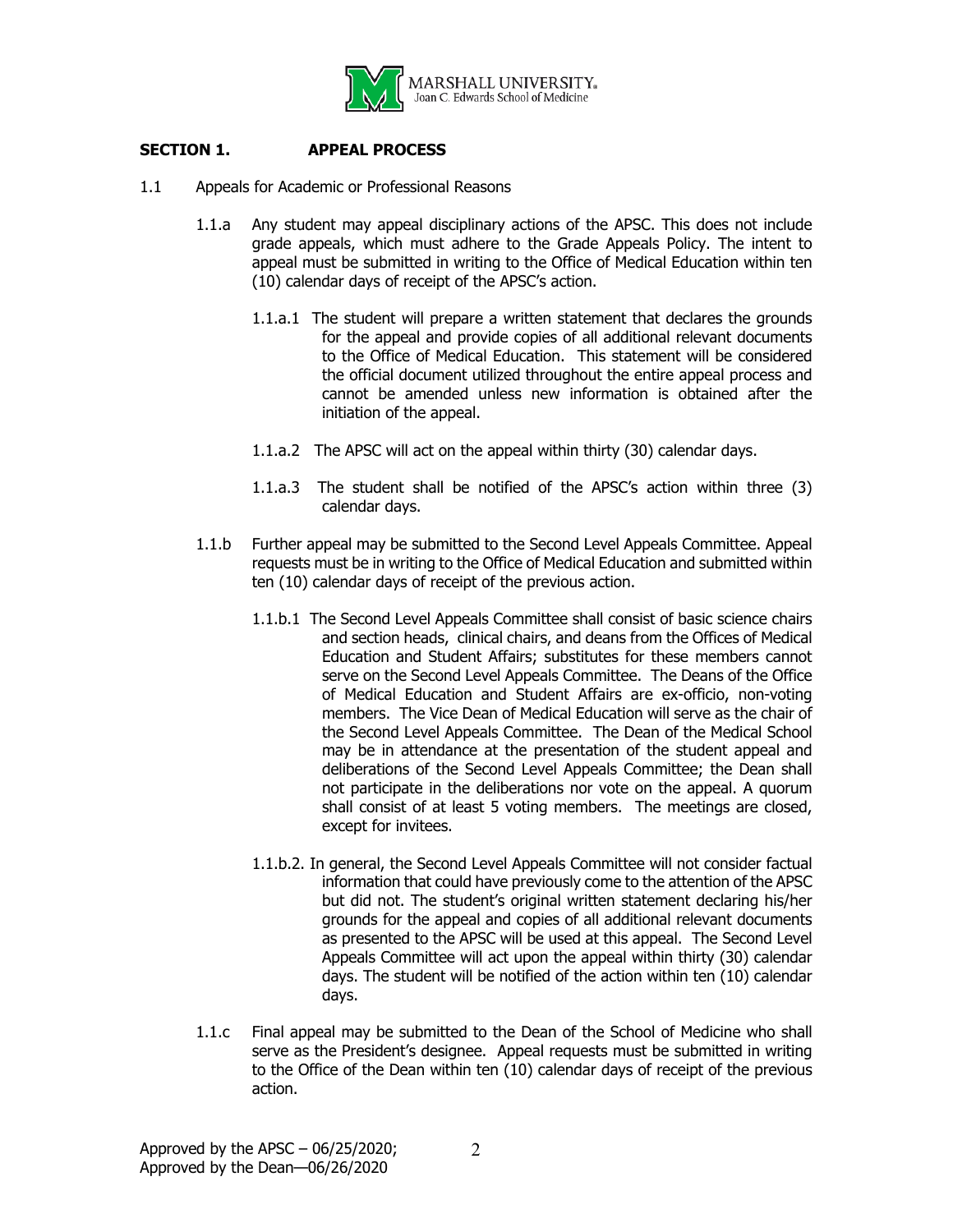

1.1.c.1. In general, the Dean will not consider factual information that could have previously come to the attention of the APSC or the Second Level Appeals Committee but did not. The student's original written statement declaring his/her grounds for the appeal and copies of all additional relevant documents as presented to the Second Level Appeals Committee will be used at this appeal. The Dean shall act upon the appeal within fourteen (14) calendar days. The student will then be notified of the Dean's final decision within ten (10) calendar days. All decisions of the Dean are final. There are no further levels of appeal.

- 1.2 Appeal of a Grade: See grade appeal policy approved by the Curriculum Committee
- 1.3 Appeals for Dismissal Due to Failure of USMLE Exams.
	- 11.3.a Appeals for immediate dismissals related to failure to pass USMLE Step 1 or 2 in three attempts shall be made directly to the Dean. The Dean shall render a decision regarding the appeal within ten (10) days of receipt.
	- 11.3.b The Dean's decision will be final.
- 1.4. Every level of appeal may accept, modify, or reject the previous level decision.
- 9.5.a Every level of appeal may recommend that the student be immediately removed from course or rotation assignments and duties until the appeal process is exhausted and/or that the student be prohibited from any academic facility or institutional event. Violations of the prohibitions may result in the student's forfeiture of remaining appeal processes or rights.
- 1.6 Unless determined by policy, the student shall remain enrolled in required courses or electives until the appeal process is exhausted.
- 1.7. Students shall be responsible for providing the Office of Medical Education with a current address where certified letters may be sent.
	- 1.7.a Unclaimed, returned letters shall result in the Office of Medical Education notifying the student via the student's Marshall E-mail address of the letter's contents.
	- 1.7.b The Office of Medical Education Medical Education shall also stipulate that the student must contact their office within ten (10) calendar days of the e-mail notice or the actions stipulated in the letter shall be considered final.
- 1.8 Any other appeals not previously addressed shall be made in accordance with the APSC appeal process outlined in Section 1.1.
- 1.9 In cases of contingent or provisional readmission, the level granting the readmission may opt to set subsequent levels of dismissed appeals at the next higher level. Examples of this action may include the APSC stipulating that should a student be unsuccessful in meeting the conditions of readmission, subsequent appeals may resume at the Second Level Appeals Committee.
- 1.10 For the purposes of this policy, the appropriate office must "receive" the appeal notice, in writing, by 4:30 p.m. of the deadline day. Should the deadline day fall on a weekend or University holiday, the notice must be received by the end of the next working day (4:30 p.m.).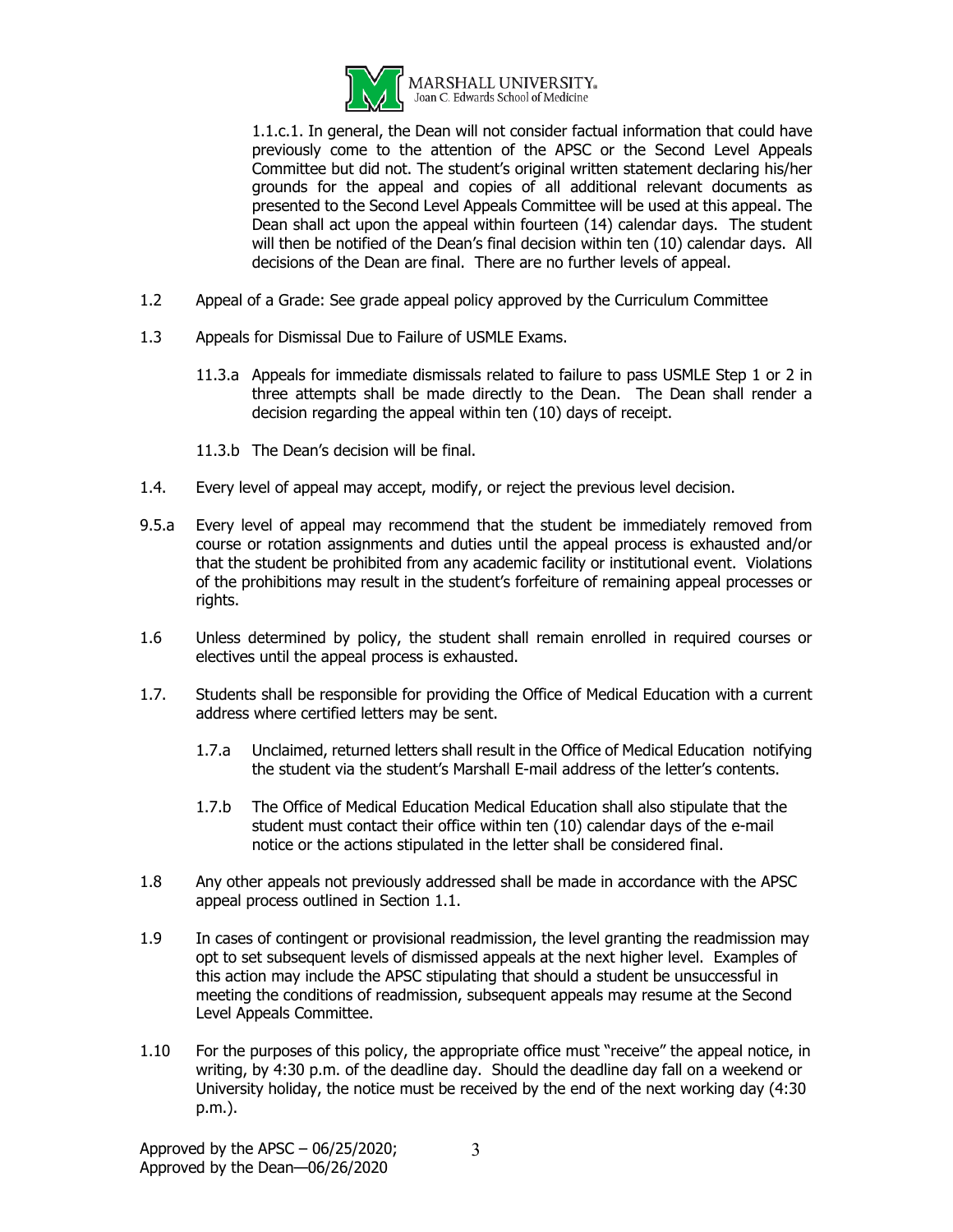

1.11 Students who are appealing dismissal and/or those students who have been conditionally readmitted and are awaiting re-entry may be placed on administrative leave.

#### **SECTION 2. PERSONAL LEAVES OF ABSENCE- STUDENTS WITH GOOD STANDING STATUS**

- 2.1 Any student not on academic or administrative probation or suspension may request a personal leave of absence for a specified period, not to exceed a cumulative total of twelve (12) months throughout their undergraduate medical education.
- 2.2 After receiving the student's written request, the Office of Medical Education may consult the Office of Student Affairs to place the student on a leave of absence. The leave will be granted only if deemed to be in the student's best interest.
- 2.3 A grade of "W" or "Incomplete" may be awarded by determination of the Office of Medical Education.
- 2.4 If an "Incomplete" is awarded, the student is required to complete the course at a time mutually agreed upon by the Course Director(s) and the Office of Medical Education.
- 2.5 During subsequent review of a student's academic and professional progress, the APSC reserves the right to consider the student's academic performance completed up to the time a personal leave is granted.
- 2.6 The Offices of Medical Education in consultation with Student Affairs will arrange any re-entry conditions that may include, but not be limited to, repeating some or all of her/his previously completed academic program.
- 2.7 The student must note that timing of re-entry to the medical school is not guaranteed following any leave of absence.
- 2.8 The student must apprise the Office of Medical Education in writing of her/his wish to return to the Medical School at least thirty (30) calendar days prior to re-entry.
- 2.9 Upon return to active student status, any subsequent leave request that exceeds the original maximum of twelve (12) cumulative months may be referred to the APSC.
	- 2.9.a The APSC will then make a decision regarding the student's leave request, including any re-entry conditions.
	- 2.9.b Appeal of the APSC decision may be made in accordance with the appeal process outlined in Section 9.1.
	- 2.10 For the purposes of calculating the cumulative total, the leave is effective from the beginning of the course if a "W" is granted.

#### **SECTION 3. VOLUNTARY MEDICAL LEAVE**

3.1 Any student may request to be placed on a leave of absence for medical reasons if the request is supported by certification from the health care provider.

Approved by the APSC  $-06/25/2020$ ; Approved by the Dean—06/26/2020 4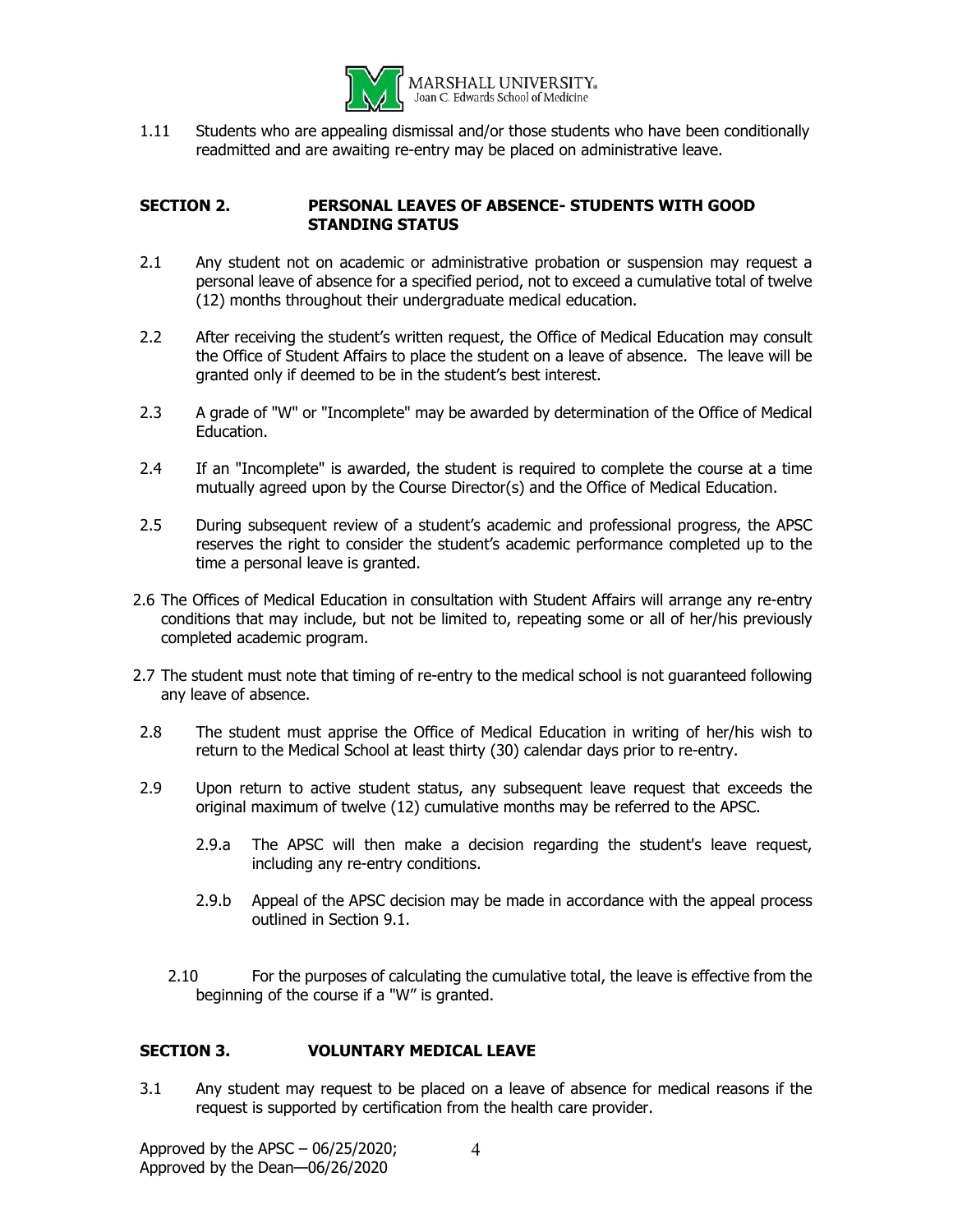

- 3.2 The Office of Medical Education, upon consultation with the Office of Student Affairs, may review and approve the request and set any conditions for reinstatement.
- 3.3 In applying for a medical leave, the student in good standing must also note that:

3.3a Courses in which the student is currently enrolled will be assigned either a grade of "W" or "Incomplete";

- 3.3.b The timing of re-entry to the medical school is not guaranteed following any medical leave of absence;
- 3.3.c The Office of Medical Education must be notified in writing (either by certified mail, email or personally delivered) of the student's desire to return to the Medical School at least thirty (30) calendar days prior to the anticipated date of re-entry; and
- 3.3.d A letter and supporting documentation from the health care provider must be provided to the Offices of Medical Education indicating that the student is able to return.
- 3.4 Subsequent requests for a medical leave that exceed the maximum twelve (12) cumulative months will require the student to appeal to the APSC.
	- 3.4.a Appeal of the APSC recommendations must be made in accordance with the appeal process outlined in the appeal Section 9.1.
- 3.5 For the purposes of calculating the cumulative total, the leave is effective from the beginning of the course if a "W" is granted.
- 3.6 Confidentiality will be maintained at all times except on a need-to-know basis.

#### **SECTION 4. MANDATORY MEDICAL LEAVE**

- 4.1 A student may be placed on a mandatory medical leave if the Office of Medical Education, upon consultation with the Dean, determine that the student is endangering him/herself, other members of the university community, or patients by continuation as a medical student.
- 4.2 The student will then be referred to the appropriate health professional for a complete mental and/or physical evaluation. Written documentation of evaluation and recommendation will be forwarded to the Office of Student Affairs, who will meet with the Office of Medical Education to determine if the medical leave shall be continued.
- 4.3 If a student refuses to have the mental and/or physical evaluation completed, then the student shall be automatically withdrawn consistent with the processes outlined in Section 16.
- 4.4 To return after the mandatory medical leave, the attending health care professional must provide written documentation to the Office Student Affairs indicating that the student is mentally and/or physically able to return.
- 4.5 The timing of the return from mandatory medical leave shall be specified by the Office Student Affairs, and is contingent upon space available.